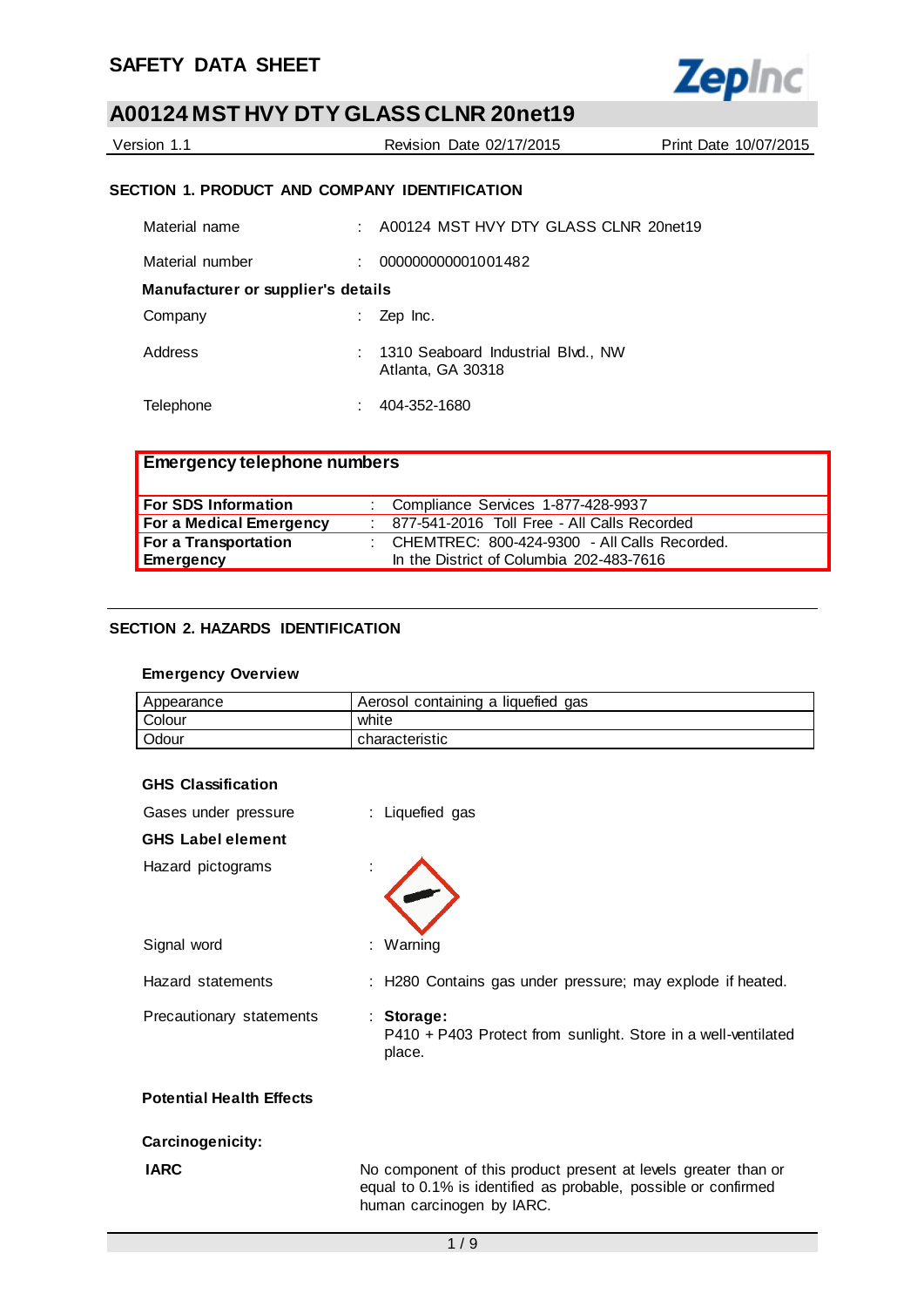

| Version 1.1  | Revision Date 02/17/2015                                                                                                                                             | Print Date 10/07/2015 |
|--------------|----------------------------------------------------------------------------------------------------------------------------------------------------------------------|-----------------------|
| <b>ACGIH</b> | Confirmed animal carcinogen with unknown relevance to<br>humans                                                                                                      |                       |
| <b>OSHA</b>  | ethanol<br>No component of this product present at levels greater than or<br>equal to 0.1% is identified as a carcinogen or potential                                | 64-17-5               |
| <b>NTP</b>   | carcinogen by OSHA.<br>No component of this product present at levels greater than or<br>equal to 0.1% is identified as a known or anticipated carcinogen<br>by NTP. |                       |

#### **SECTION 3. COMPOSITION/INFORMATION ON INGREDIENTS**

| Substance / Mixture |  | Mixture |
|---------------------|--|---------|
|---------------------|--|---------|

#### **Hazardous components**

| l Chemical Name      | CAS-No.   | Concentration [%]  |
|----------------------|-----------|--------------------|
| butane               | 106-97-8  | l >= 1 - < 5       |
| 1-propoxypropan-2-ol | 1569-01-3 | $\ge$ = 1 - < 5    |
| l ethanol            | 64-17-5   | $\vert$ >= 1 - < 5 |

#### **SECTION 4. FIRST AID MEASURES**

| General advice          | : Do not leave the victim unattended.                                                                                                                       |
|-------------------------|-------------------------------------------------------------------------------------------------------------------------------------------------------------|
| If inhaled              | : If unconscious place in recovery position and seek medical<br>advice.<br>If symptoms persist, call a physician.                                           |
| In case of skin contact | : If skin irritation persists, call a physician.<br>Wash off immediately with plenty of water for at least 15<br>minutes.<br>If on clothes, remove clothes. |
| In case of eye contact  | : Remove contact lenses.<br>Flush eyes with water at least 15 minutes. Get medical<br>attention if eye irritation develops or persists.                     |
| If swallowed            | : Keep respiratory tract clear.<br>DO NOT induce vomiting unless directed to do so by a<br>physician or poison control center.                              |

#### **SECTION 5. FIREFIGHTING MEASURES**

| Suitable extinguishing media      | : Dry chemical<br>Carbon dioxide (CO2)<br>Foam |
|-----------------------------------|------------------------------------------------|
| Unsuitable extinguishing<br>media | : High volume water jet                        |
| Hazardous combustion<br>products  | : Carbon dioxide (CO2)<br>Carbon monoxide      |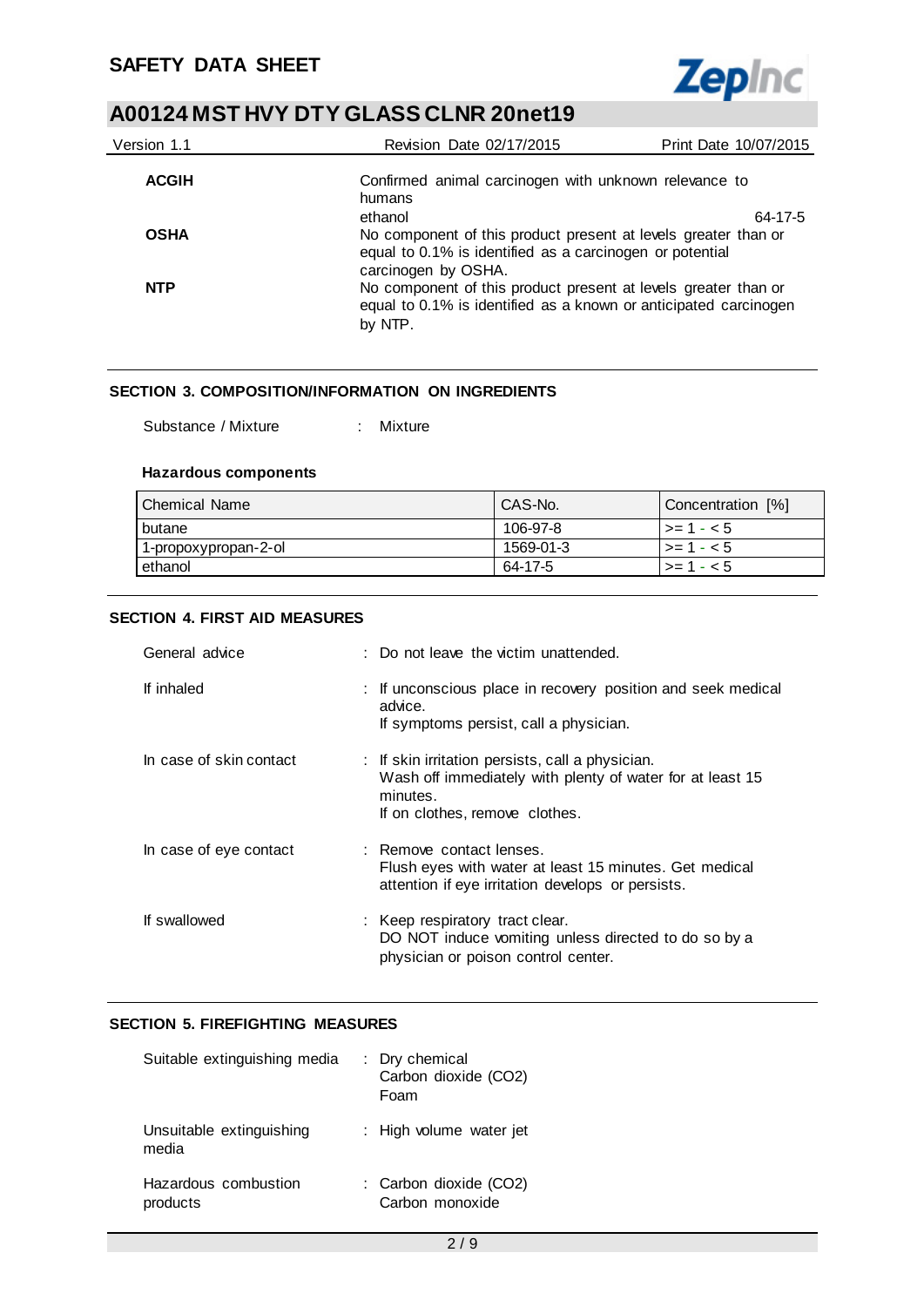

| Version 1.1                                      | Revision Date 02/17/2015                                                                                              | Print Date 10/07/2015 |
|--------------------------------------------------|-----------------------------------------------------------------------------------------------------------------------|-----------------------|
| Specific extinguishing<br>methods                | Smoke<br>: Use extinguishing measures that are appropriate to local<br>circumstances and the surrounding environment. |                       |
| Further information                              | : Standard procedure for chemical fires.                                                                              |                       |
| Special protective equipment<br>for firefighters | : Wear self-contained breathing apparatus for firefighting if<br>necessary.                                           |                       |

## **SECTION 6. ACCIDENTAL RELEASE MEASURES**

| Personal precautions,<br>protective equipment and<br>emergency procedures | : Use personal protective equipment.<br>Ensure adequate ventilation.<br>Remove all sources of ignition.<br>Evacuate personnel to safe areas.<br>Beware of vapours accumulating to form explosive<br>concentrations. Vapours can accumulate in low areas. |
|---------------------------------------------------------------------------|----------------------------------------------------------------------------------------------------------------------------------------------------------------------------------------------------------------------------------------------------------|
| Environmental precautions                                                 | : Prevent further leakage or spillage if safe to do so.                                                                                                                                                                                                  |
| Methods and materials for<br>containment and cleaning up                  | : Sweep up or vacuum up spillage and collect in suitable<br>container for disposal.<br>Soak up with inert absorbent material (e.g. sand, silica gel,<br>acid binder, universal binder, sawdust).                                                         |

## **SECTION 7. HANDLING AND STORAGE**

| Advice on safe handling     | : Avoid contact with skin and eyes.<br>For personal protection see section 8.<br>Smoking, eating and drinking should be prohibited in the<br>application area.<br>Dispose of rinse water in accordance with local and national<br>regulations.<br>Do not breathe vapours or spray mist.<br>Always replace cap after use.                                                                              |
|-----------------------------|-------------------------------------------------------------------------------------------------------------------------------------------------------------------------------------------------------------------------------------------------------------------------------------------------------------------------------------------------------------------------------------------------------|
| Conditions for safe storage | : BEWARE: Aerosol is pressurized. Keep away from direct sun<br>exposure and temperatures over 50 °C. Do not open by force<br>or throw into fire even after use. Do not spray on flames or<br>red-hot objects.<br>Observe label precautions.<br>Electrical installations / working materials must comply with<br>the technological safety standards.<br>Keep in a dry, cool and well-ventilated place. |
| Materials to avoid          | : Oxidizing agents                                                                                                                                                                                                                                                                                                                                                                                    |

## **SECTION 8. EXPOSURE CONTROLS/PERSONAL PROTECTION**

#### **Components with workplace control parameters**

| ------<br>.om<br>™ents∴ | $\mathbf{r}$<br>'-NG | type<br>vallit<br>. | `ontrol | או סבי<br>בוכסי |
|-------------------------|----------------------|---------------------|---------|-----------------|
|                         |                      |                     |         |                 |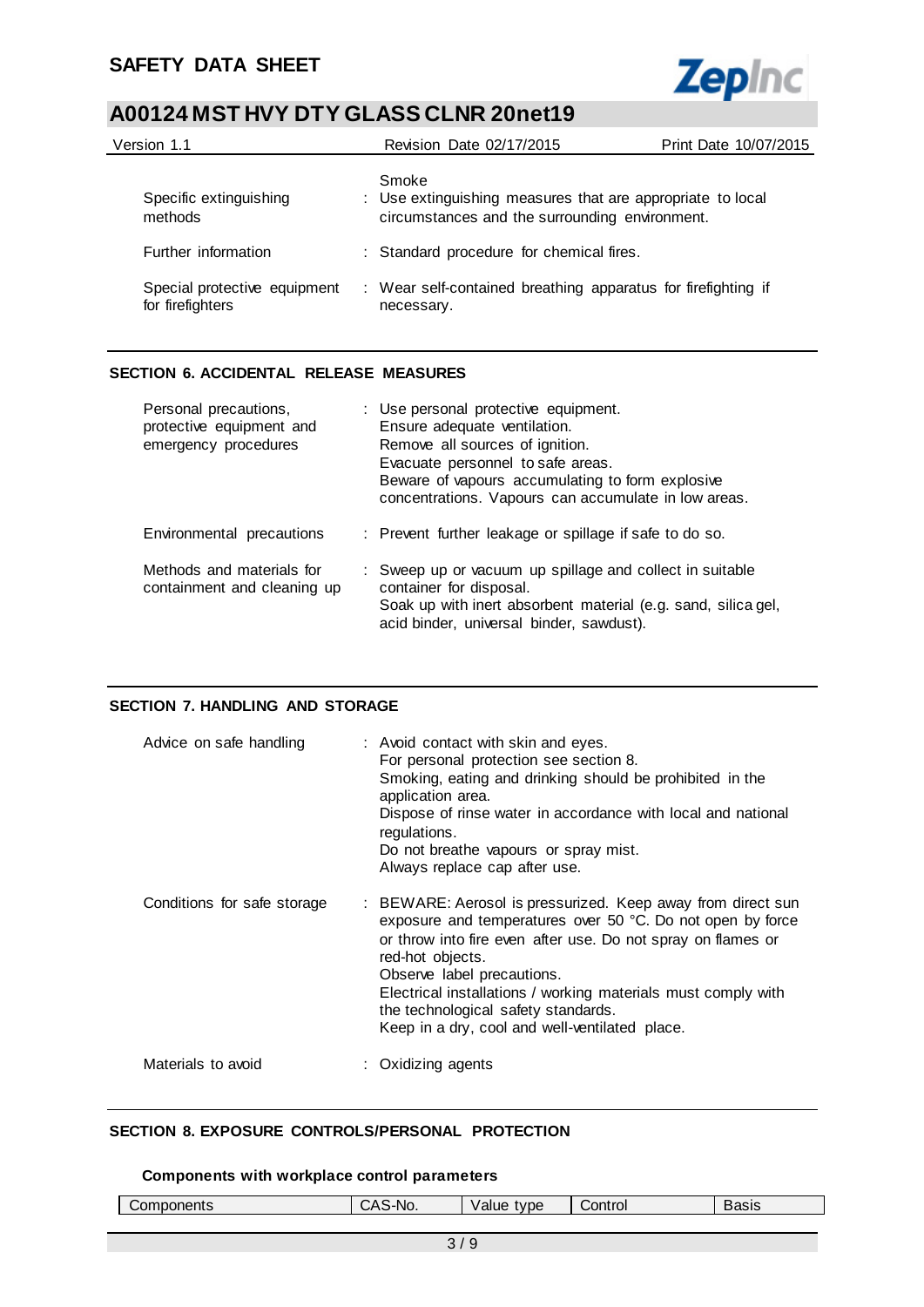

| Version 1.1 |          | Revision Date 02/17/2015 |                                              | Print Date 10/07/2015 |  |
|-------------|----------|--------------------------|----------------------------------------------|-----------------------|--|
|             |          |                          |                                              |                       |  |
|             |          | (Form of<br>exposure)    | parameters /<br>Permissible<br>concentration |                       |  |
| butane      | 106-97-8 | <b>TWA</b>               | 800 ppm<br>1,900 mg/m3                       | <b>NIOSH REL</b>      |  |
|             |          | <b>TWA</b>               | 800 ppm<br>$1,900$ mg/m $3$                  | <b>OSHA P0</b>        |  |
| ethanol     | 64-17-5  | <b>TWA</b>               | 1,000 ppm                                    | <b>ACGIH</b>          |  |
|             |          | <b>TWA</b>               | 1,000 ppm<br>1,900 mg/m3                     | <b>NIOSH REL</b>      |  |
|             |          | <b>TWA</b>               | 1,000 ppm<br>1,900 mg/m3                     | <b>OSHA Z-1</b>       |  |
|             |          | <b>TWA</b>               | 1,000 ppm<br>1,900 mg/m3                     | <b>OSHA P0</b>        |  |

## **Personal protective equipment**

| Respiratory protection            | : In case of insufficient ventilation, wear suitable respiratory<br>equipment.                                                             |
|-----------------------------------|--------------------------------------------------------------------------------------------------------------------------------------------|
| Hand protection<br><b>Remarks</b> | : The suitability for a specific workplace should be discussed<br>with the producers of the protective gloves.                             |
| Eye protection                    | : Face-shield<br>Safety glasses                                                                                                            |
| Skin and body protection          | : impervious clothing<br>Choose body protection according to the amount and<br>concentration of the dangerous substance at the work place. |
| Hygiene measures                  | : When using do not eat or drink.<br>When using do not smoke.<br>Wash hands before breaks and at the end of workday.                       |

## **SECTION 9. PHYSICAL AND CHEMICAL PROPERTIES**

| : Aerosol containing a liquefied gas |
|--------------------------------------|
| white                                |
| : characteristic                     |
| : no data available                  |
| : no data available                  |
| : no data available                  |
| : no data available                  |
| not applicable                       |
| : < 1                                |
|                                      |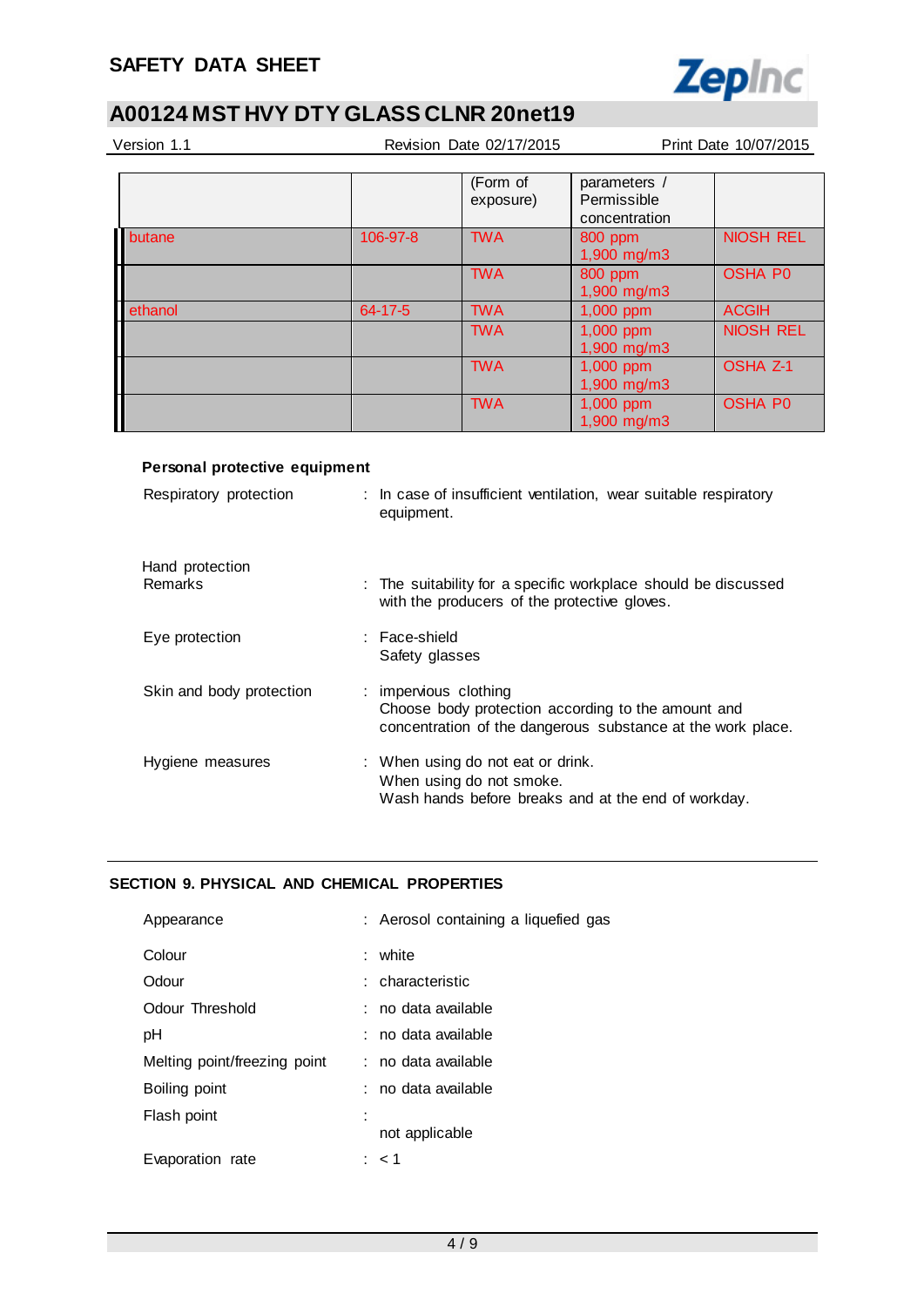## **SAFETY DATA SHEET**



## **A00124 MST HVY DTY GLASS CLNR 20net19**

| Version 1.1                                | Revision Date 02/17/2015        | Print Date 10/07/2015 |
|--------------------------------------------|---------------------------------|-----------------------|
| Flammability (solid, gas)                  | : The product is not flammable. |                       |
| Upper explosion limit                      | : no data available             |                       |
| Lower explosion limit                      | : no data available             |                       |
| Vapour pressure                            | : no data available             |                       |
| Relative vapour density                    | : no data available             |                       |
| Density                                    | $: 0.99$ g/cm3                  |                       |
| Solubility(ies)                            |                                 |                       |
| Water solubility                           | $:$ soluble                     |                       |
| Partition coefficient: n-<br>octanol/water | : no data available             |                       |
| Auto-ignition temperature                  | : not determined                |                       |
| Thermal decomposition                      | : no data available             |                       |
| Viscosity                                  |                                 |                       |
| Viscosity, kinematic                       | : no data available             |                       |
| Heat of combustion                         | : 3.07 kJ/g                     |                       |

## **SECTION 10. STABILITY AND REACTIVITY**

| Reactivity                            | Stable                                                             |
|---------------------------------------|--------------------------------------------------------------------|
| Chemical stability                    | : Stable under normal conditions.                                  |
| Possibility of hazardous<br>reactions | : No decomposition if stored and applied as directed.              |
| Conditions to avoid                   | : Heat, flames and sparks.                                         |
| Incompatible materials                | : Strong oxidizing agents                                          |
| Hazardous decomposition<br>products   | : Carbon dioxide (CO2)<br>Carbon monoxide<br>Nitrogen oxides (NOx) |

## **SECTION 11. TOXICOLOGICAL INFORMATION**

## **Acute toxicity**

no data available

#### **Skin corrosion/irritation**

## **Product:**

Remarks: May cause skin irritation and/or dermatitis.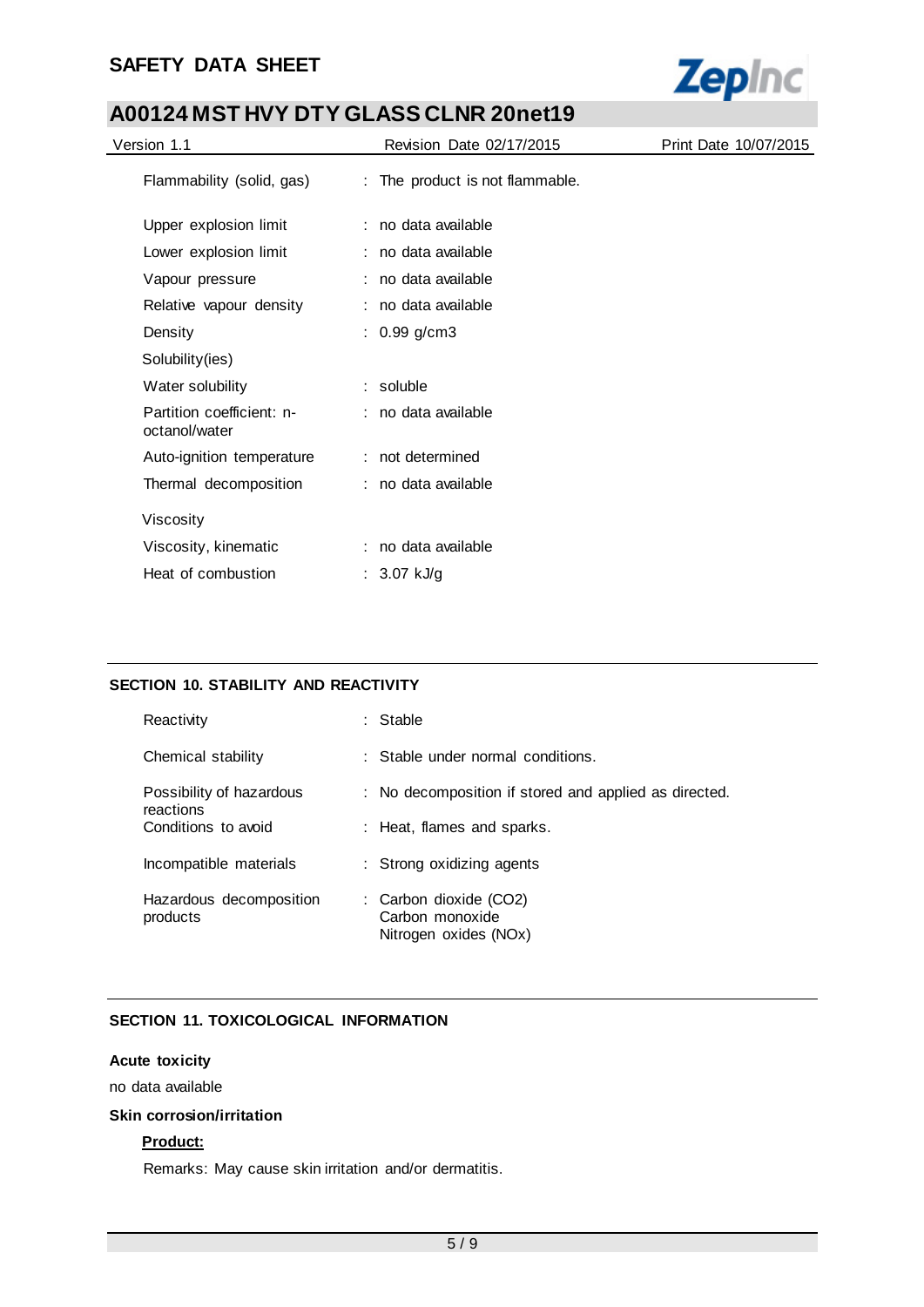

Version 1.1 Revision Date 02/17/2015 Print Date 10/07/2015

### **Serious eye damage/eye irritation**

#### **Product:**

Remarks: Vapours may cause irritation to the eyes, respiratory system and the skin.

#### **Respiratory or skin sensitisation**

no data available

#### **Germ cell mutagenicity**

no data available

#### **Carcinogenicity**

no data available

#### **Reproductive toxicity**

no data available

**butane: 1-propoxypropan-2-ol: ethanol:**

#### **STOT - single exposure**

no data available

#### **STOT - repeated exposure**

no data available

## **Aspiration toxicity**

no data available

#### **Further information**

**Product:**

Remarks: no data available

## **SECTION 12. ECOLOGICAL INFORMATION**

#### **Ecotoxicity**

no data available

## **Persistence and degradability**

no data available **Bioaccumulative potential**

#### **Product:**

| Partition coefficient: n-<br>octanol/water<br><b>Components:</b><br>butane: | : Remarks: no data available |
|-----------------------------------------------------------------------------|------------------------------|
| Partition coefficient: n-<br>octanol/water                                  | $\therefore$ Pow 2.89        |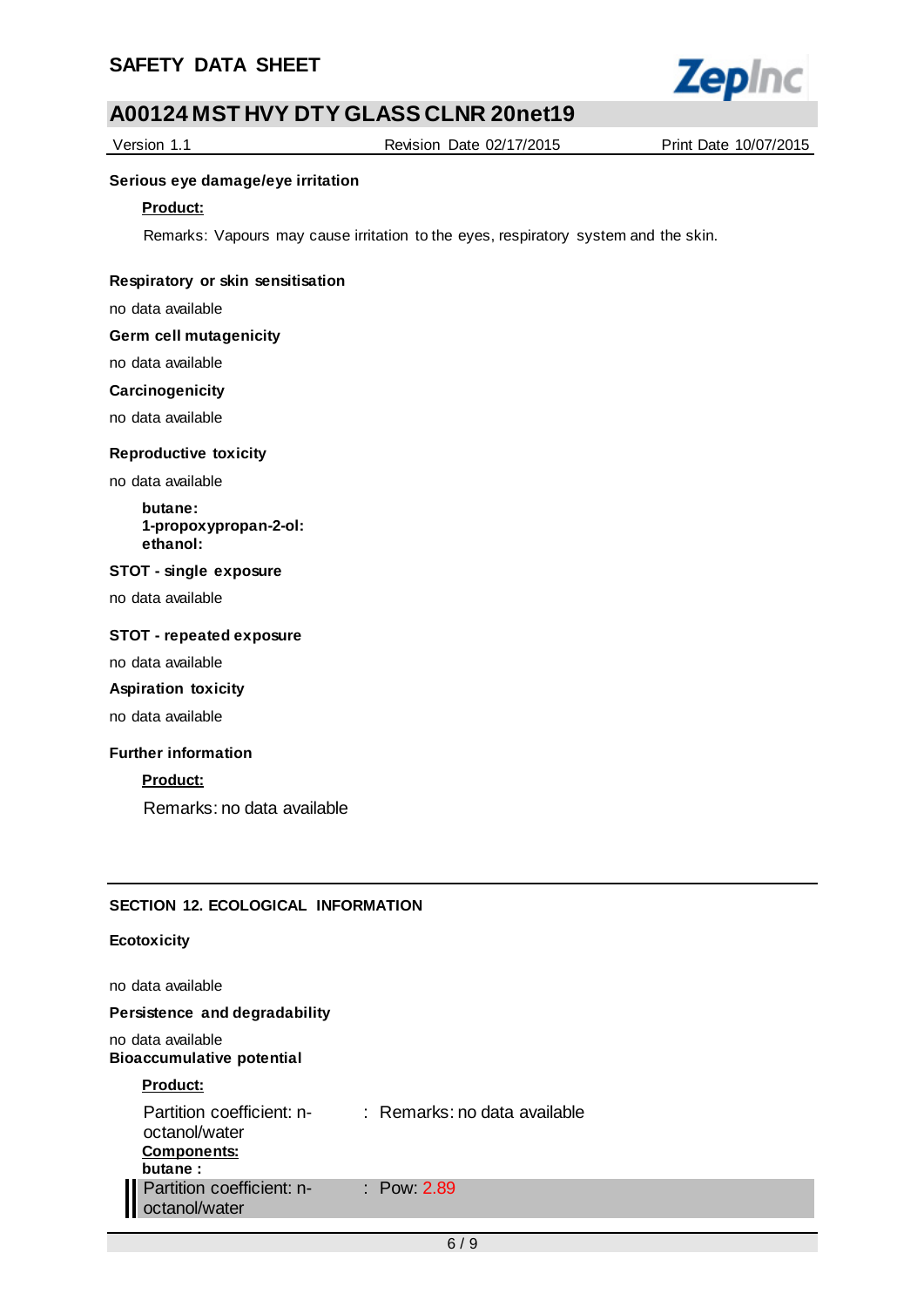

| Version 1.1                          | Revision Date 02/17/2015                                                                                                                                                         | Print Date 10/07/2015 |
|--------------------------------------|----------------------------------------------------------------------------------------------------------------------------------------------------------------------------------|-----------------------|
| Mobility in soil                     |                                                                                                                                                                                  |                       |
| no data available                    |                                                                                                                                                                                  |                       |
| Other adverse effects                |                                                                                                                                                                                  |                       |
| no data available<br><b>Product:</b> |                                                                                                                                                                                  |                       |
| Regulation                           | 40 CFR Protection of Environment; Part 82 Protection of<br>Stratospheric Ozone - CAA Section 602 Class I<br><b>Substances</b>                                                    |                       |
| <b>Remarks</b>                       | This product neither contains, nor was manufactured<br>with a Class I or Class II ODS as defined by the U.S.<br>Clean Air Act Section 602 (40 CFR 82, Subpt. A, App.A<br>$+$ B). |                       |
| Additional ecological<br>information | : no data available                                                                                                                                                              |                       |

## **SECTION 13. DISPOSAL CONSIDERATIONS**

| Disposal methods       |                                                                                                                                                            |
|------------------------|------------------------------------------------------------------------------------------------------------------------------------------------------------|
| Waste from residues    | : Dispose of in accordance with local regulations.                                                                                                         |
| Contaminated packaging | : Empty remaining contents.<br>Dispose of as unused product.<br>Do not re-use empty containers.<br>Do not burn, or use a cutting torch on, the empty drum. |

## **SECTION 14. TRANSPORT INFORMATION**

Transportation Regulation: 49 CFR (USA): ORM-D, CONSUMER COMMODITY

Transportation Regulation: IMDG (Vessel): UN1950, AEROSOLS, NON-FLAMMABLE, 2.2, - Limited quantity

Transportation Regulation: IATA (Cargo Air): UN1950, AEROSOLS, NON-FLAMMABLE, 2.2, - Limited quantity

Transportation Regulation: IATA (Passenger Air): UN1950, AEROSOLS, NON-FLAMMABLE, 2.2, - Limited quantity

Transportation Regulation: TDG (Canada): UN1950, AEROSOLS, NON-FLAMMABLE, 2.2, - Limited quantity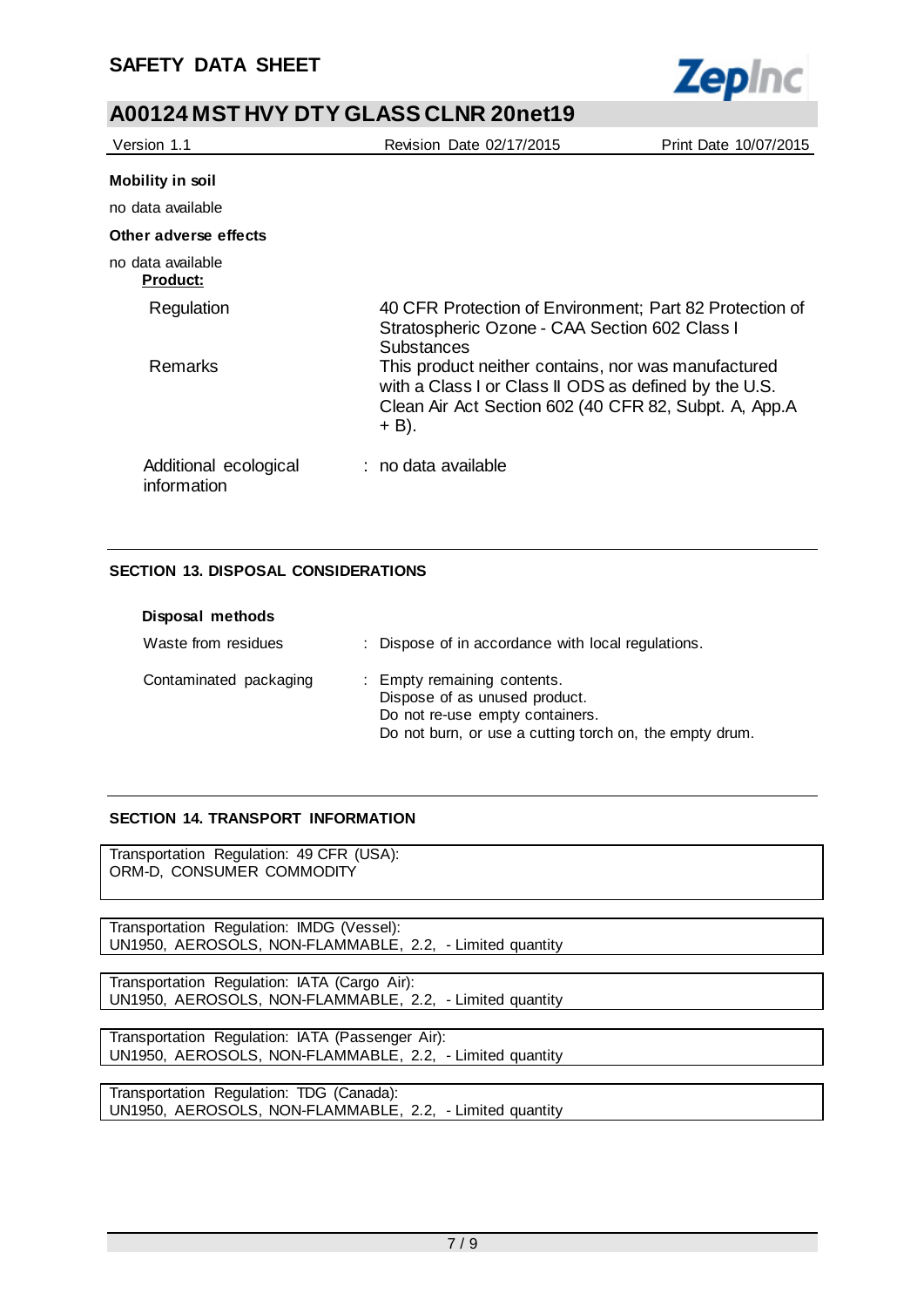

Version 1.1 Revision Date 02/17/2015 Print Date 10/07/2015

## **SECTION 15. REGULATORY INFORMATION**

## **EPCRA - Emergency Planning and Community Right-to-Know Act**

## **CERCLA Reportable Quantity**

| Components          | CAS-No.  |       | Component RQ   Calculated product RQ |
|---------------------|----------|-------|--------------------------------------|
|                     |          | (Ibs` | (Ibs)                                |
| 2.2'-iminodiethanol | 111-42-2 | 100   |                                      |

\*: Calculated RQ exceeds reasonably attainable upper limit.

#### **SARA 304 Extremely Hazardous Substances Reportable Quantity**

This material does not contain any components with a section 304 EHS RQ.

| SARA 311/312 Hazards      | : Sudden Release of Pressure Hazard                                                                                                                                                                    |
|---------------------------|--------------------------------------------------------------------------------------------------------------------------------------------------------------------------------------------------------|
| <b>SARA 302</b>           | : SARA 302: No chemicals in this material are subject to the<br>reporting requirements of SARA Title III, Section 302.                                                                                 |
| <b>SARA 313</b>           | : SARA 313: This material does not contain any chemical<br>components with known CAS numbers that exceed the<br>threshold (De Minimis) reporting levels established by SARA<br>Title III, Section 313. |
| <b>California Prop 65</b> | WARNING! This product contains a chemical known to the<br>State of California to cause cancer.                                                                                                         |
| 2.2'-iminodiethanol       | 111-42-2                                                                                                                                                                                               |
|                           | The componente of this product are reported in the following inventories.                                                                                                                              |

#### **The components of this product are reported in the following inventories:**

| <b>TSCA</b>  | On TSCA Inventory                                                   |
|--------------|---------------------------------------------------------------------|
| <b>DSL</b>   | This product contains one or several components that are not on the |
|              | Canadian DSL nor NDSL.                                              |
| <b>AICS</b>  | Not in compliance with the inventory                                |
| <b>NZIoC</b> | Not in compliance with the inventory                                |
| <b>PICCS</b> | Not in compliance with the inventory                                |
| <b>IECSC</b> | Not in compliance with the inventory                                |

#### **Inventory Acronym and Validity Area Legend:**

AICS (Australia), DSL (Canada), IECSC (China), REACH (European Union), ENCS (Japan), ISHL (Japan), KECI (Korea), NZIoC (New Zealand), PICCS (Philippines), TSCA (USA)

## **SECTION 16. OTHER INFORMATION**